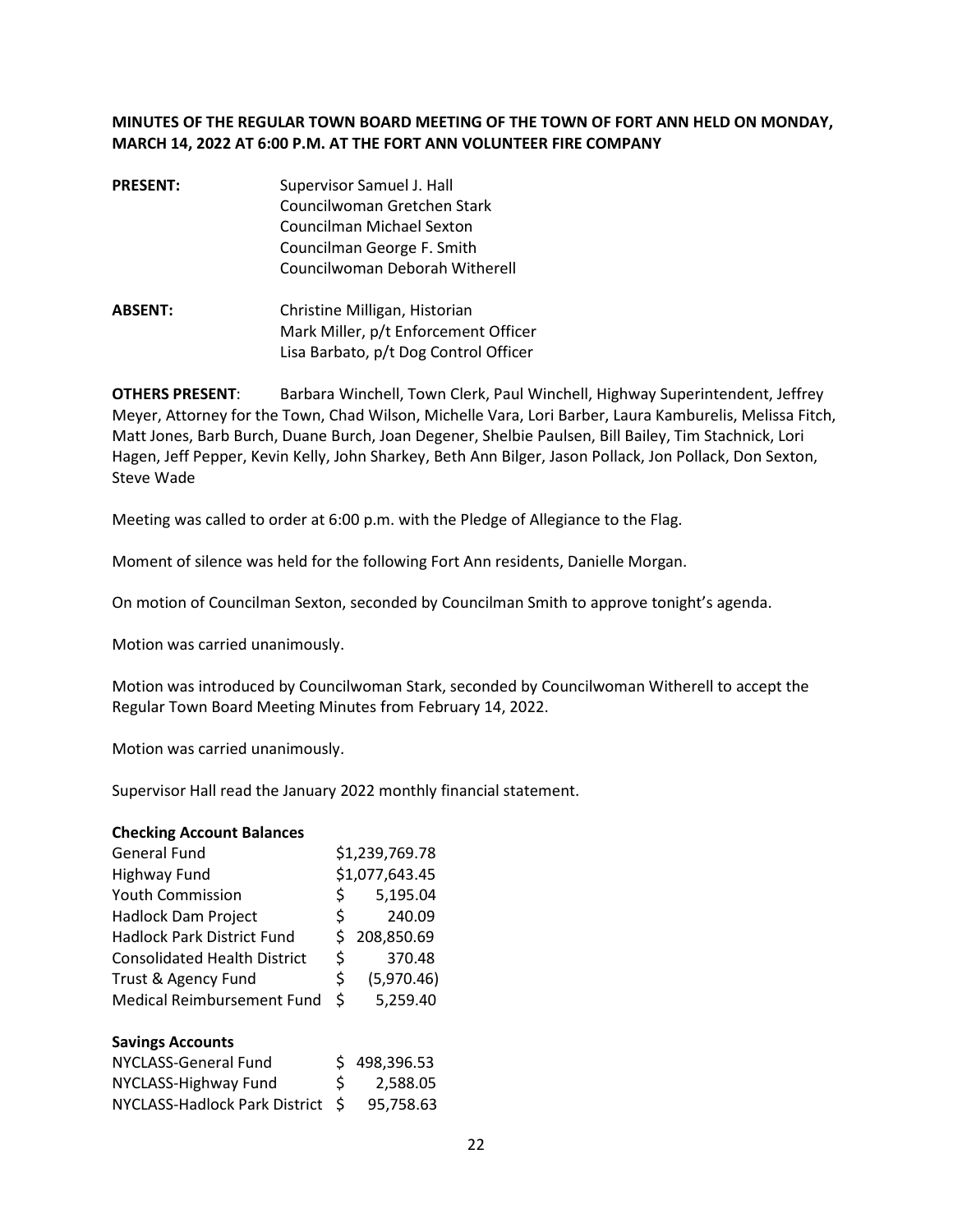LOSAP \$ .52

Motion was introduced by Councilman Smith, seconded by Councilman Sexton to pay the bills as warranted and audited.

Motion was carried unanimously.

### **Presentations:**

**2.1 Washington County Fort Ann DPW Shared Facility.** Submitted to Matt Jones, Washington County Buildings & Grounds Superintendent from M/E Engineering, P.C., 433 State St., Suite 410, Schenectady, NY 12305. Matt Jones made copies of the Washington County Fort Ann DPW Shared Facility booklet available to those in attendance tonight (paper copies are available at Town Clerk's Office). Mr. Jones spoke of this project being 60% Washington County and 40% Town of Fort Ann and of it being a 23,000 sq foot metal building with metal roof. Groundbreaking is planned for Spring of 2023 in back of the existing Fort Ann Highway Department and Washington County Highway barn located on State Rte 149. Matt then introduced Beth Ann Bilger, Project Manager, M/E Engineering who had the booklet on a slide show for all to see and follow along. Beth Ann Bilger turned the meeting over to Kevin S. Kelly, RLA, Senior Technical Leader with Weston & Sampson. Mr. Kelly then turned the meeting over to John Sharkey, AIA, Principal with Rhinebeck Architecture for Planning/Design/Building Evaluations/Educational Analysis.

**2.2** Lori Barber, Tax Assessor with Washington County Real Property for the Town of Fort Ann and Laura Kamburelis, Data Collector with Washington County Real Property. Both ladies did a short presentation about revaluing properties in the Town of Fort Ann. New York State requires this every 3-5 years to be equitable in the states eyes. No numbers have been changed since early 2000's. Every property will be looked at. Laura Kamburelis, Data Collector, leaves a business card at each house that she collects data at. After the presentation they answered questions about the revaluation.

Councilman Sexton asked about short-term rentals as commercial. Lori Barber stated they are assessed and classified as residential at this point. Lori Barber stated they haven't looked at commercial yet it is a different level than residential. Councilman Sexton concluded by saying you really shouldn't wait and do this every fifteen (15) years and then have to play catch up.

Supervisor Hall stated the state is looking at short-term rentals over the next couple of years. He'll keep us updated as legislation addresses short-term rentals.

Supervisor Hall went over the parameters of the privilege of the floor that is attached to the agenda.

### **7:05 p.m. Public Comment opened on the agenda items.**

#### **7:06 p.m. Public Comment closed without comment.**

#### **Supervisor's Report:**

Supervisor Hall stated he and Councilman Smith did a webinar with Lake George Commission and treated herbicides. Councilman Smith said there is something that is a lot less evasive than other chemicals used in very early Spring that targets milfoil as an alternative. As they get more information they will discuss with Lake Hadlock Association.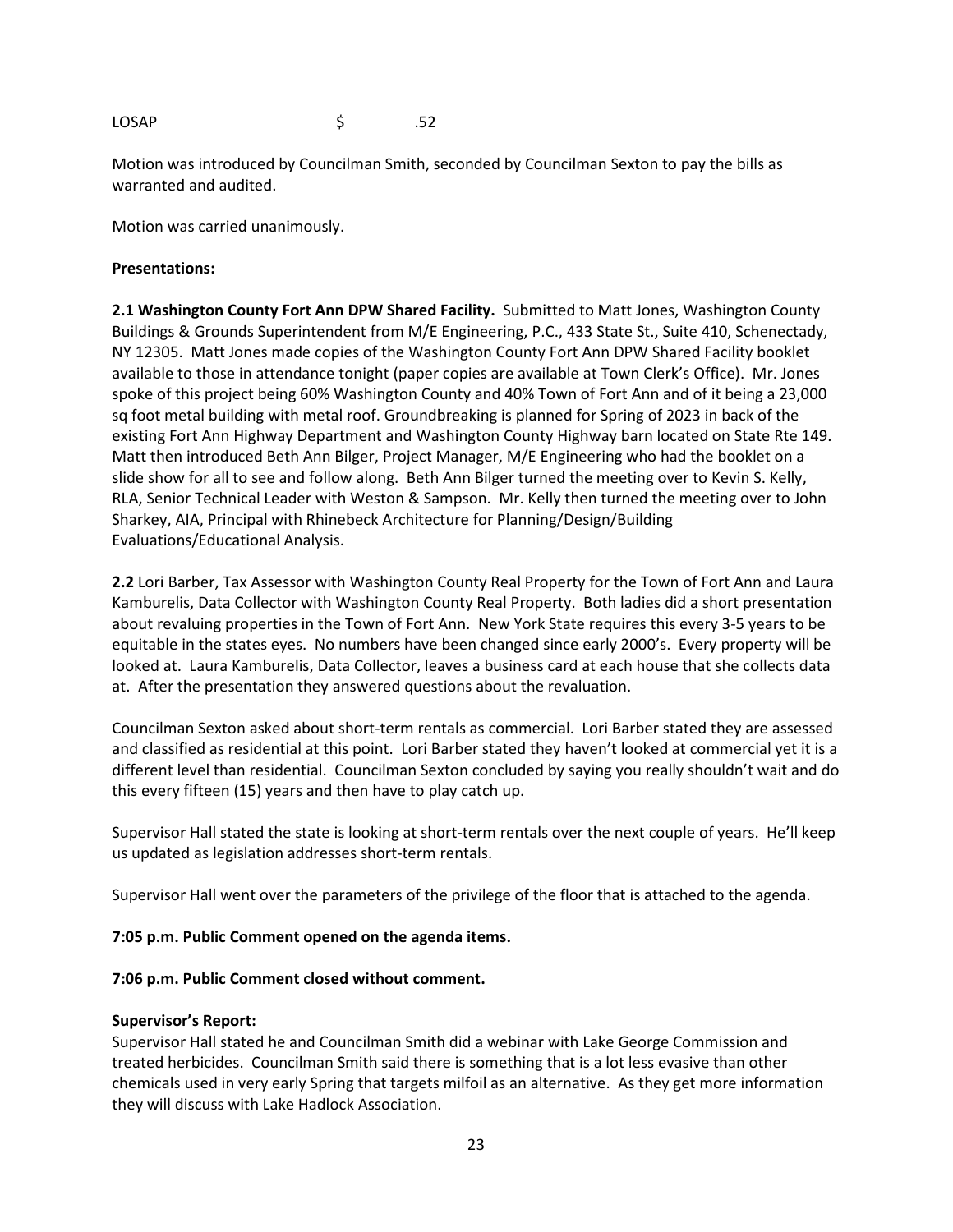Supervisor Hall is reviewing the final draft inspection of the dam and have corrected what needed to be corrected. Councilman Smith stated he had to inspect the dam wall because of the wave boat that people were concerned may have caused damage.

**Councilwoman Stark**: Councilwoman Stark reported out on the Office for the Aging nutrition sites that are open in Whitehall, Cambridge and Hudson Falls for individuals 60 and older.

Councilwoman Stark mentioned a lifeguarding class coming up at the Hudson Falls Junior High School: recertification on Monday, April 18, 2022, at 10:00 a.m. Complete Course on Tuesday through Friday April 19 – 22, 2022 at 10:00 a.m.

Councilwoman Stark state the GoGo Grandparent service still ongoing and extended through 2023.

Councilwoman Stark has applications for anyone that would like to nominate Senior of the Year.

Washington County has a supply of COVID test kits and hand sanitizer for free.

There will be a Washington County Senior picnic this year.

Councilwoman Stark said they are looking for trail stewards in keeping the bike trail clean. Also, looking for a bike safety program.

Councilwoman Stark is working with John Huggins of Glens Falls Hospital on grants. They supply the materials but we have to do the work ie: benches/supply paint for crosswalks.

Councilwoman Stark wanted to thank the Highway Department for all they do.

Councilman Smith mentioned advertising for positions to operate the Harvester.

**Town Clerk's Report** was given for February 2022. Supervisor Hall thanked the Town Clerk for her patience with the relocating of the meeting and last minute resolutions and agenda changes.

**Highway Superintendent Report**: The Highway Superintendent stated they've been dealing with snow; posting roads; patching/grading and Shelving Rock closed due to mud season.

**Enforcement Officer Report** was given for February 2022.

**Historian**: not present

**5.0 Old Business –** nothing new to report**.**  5.1 A Local Law Regulating Short-Term Rentals in the Town of Fort Ann. 5.2 A Local Law Amending the Town of Fort Ann Site Plan Review.

**New Business:** Councilman Smith brought up older deeds on Hadlock have conveyances and newer ones don't. Councilman Smith found and read the following: This conveyance is subject to the following conditions, covenants and restrictions: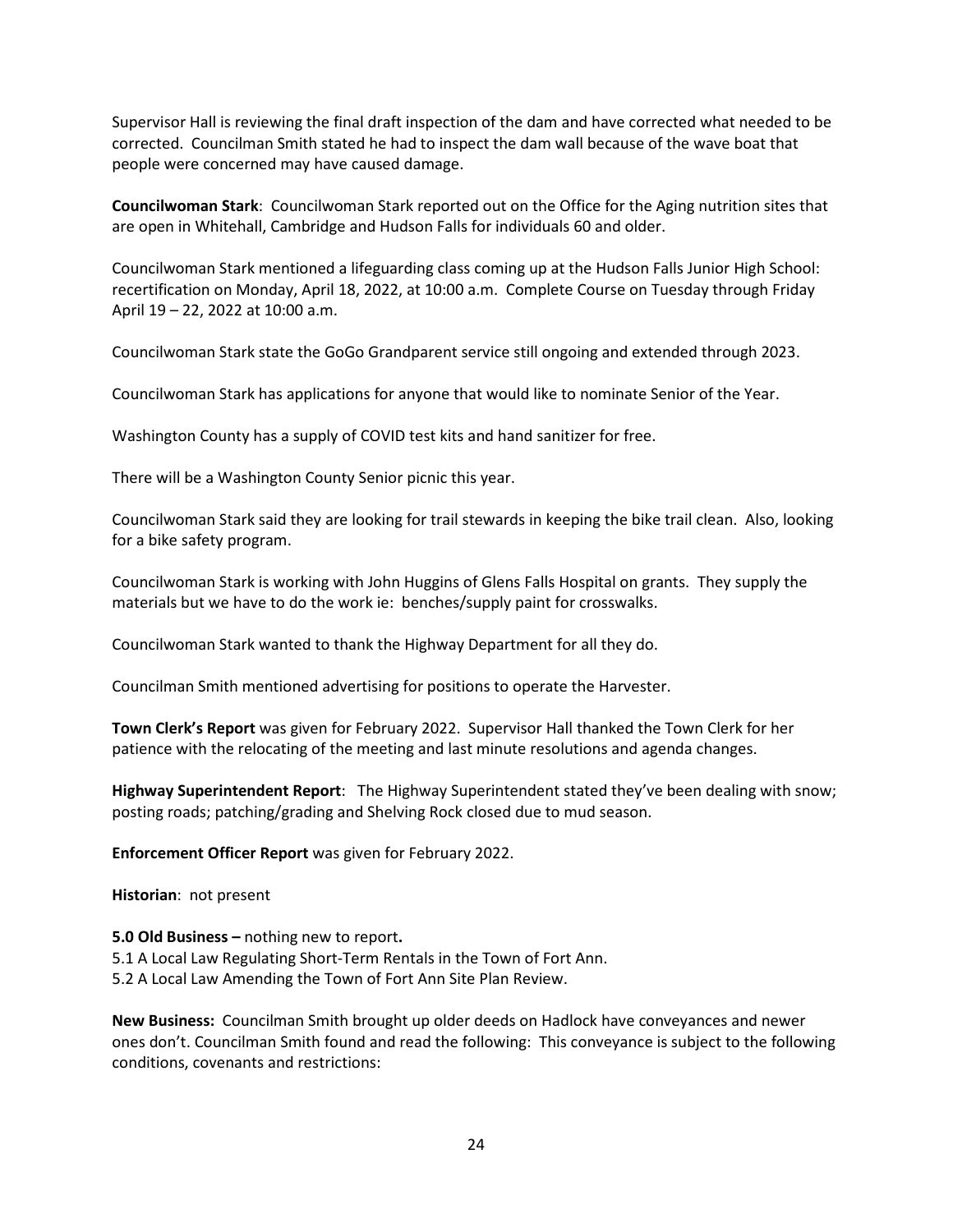- **1.** No more than two dwelling places shall be erected on the above described parcel of land for each one hundred feet (100') of shore front on Hadlock Pond. It is understood and agreed that the words "dwelling place" shall include any structure, whether permanent or temporary in nature, providing accomodations for habitation.
- **2.** No outhouse or cesspool shall be constructed or build on any portion of the above described property.
- **3.** There shall not be conducted on the premises above described any commercial enterprise or business for profit of any kind or nature nor shall there be conducted on the premises above described any boarding house, hotel, inn, school, hospital, sanitarium, or other industry.
- **4.** The Hadlock Realty Corporation expressly reserves the right to forever maintain a dam or dams across, at, or near the outlet of Hadlock Pond in the Town of Fort Ann at such point or points that it, or its successors or assigns, shall elect for the purpose of raising, lowering, and/or holding the waters of Hadlock Pond by means thereof, together with the right to raise or lower the level of said Hadlock Pond by means of said dam or dams at all times in such manner as it, in its sole discretion, deems necessary or advisable

## **RESOLUTION #45-2022**

# **AUTHORIZING SUPERVISOR HALL TO SIGN THE HALEY & ALDRICH PROPOSAL FOR ANNUAL HADLOCK DAM INSPECTION SERVICES**

On motion of Councilman Sexton, seconded by Councilman Smith to accept resolution entitled "Resolution Authorizing Supervisor Hall to sign the Haley & Aldrich Proposal for Annual Hadlock Dam Inspection Services."

ADOPTED AYES 5 Sexton, Smith Stark, Witherell, Hall

**RESOLVED**, the Town Board approves the 2022 contract with Haley & Aldrich for dam inspection services for the fee of \$4,400.00 and further authorizes the Town Supervisor to execute the requisite agreement.

### **RESOLUTION #46-2022**

# **TO MODIFY THE 2021 BUDGET BY TRANSFERRING FUNDS BETWEEN APPROPRIATIONS TO COVER SHORTAGES IN THE SPECIFIED ACCOUNT DUE TO UNANTICIPATED EXPENDITURES DURING THE 2021 FISCAL YEAR**

On motion of Councilwoman Witherell, seconded by Councilman Sexton to accept resolution entitled "Resolution to Modify the 2021 Budget by transferring funds between Appropriations to cover shortages in the specified account due to unanticipated expenditures during the 2021 fiscal year."

ADOPTED AYES 5 Sexton, Smith, Stark, Witherell, Hall

**RESOLVED**, the 2021 budget shall be amended by transferring funds between appropriation accounts as indicated.

### **RESOLUTION #47-2022**

# **TO MODIFY THE 2021 BUDGET BY APPROPRIATING MONIES RECEIVED AS STATE AID FROM THE NYS CHIPS PROGRAM TO BE USED FOR IMPROVEMENTS TO TOWN HIGHWAYS IN THE 2021 FISCAL YEAR**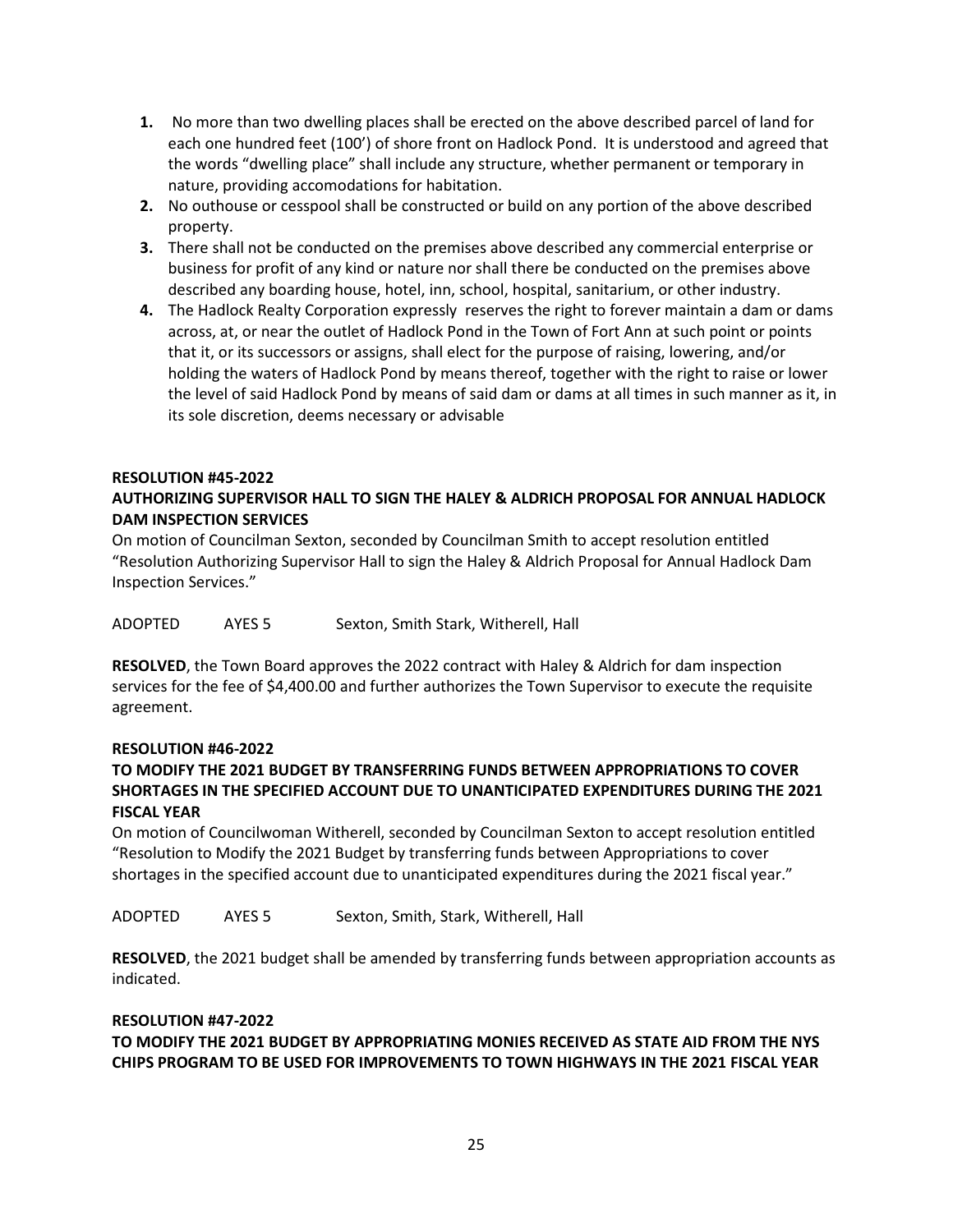On motion of Councilwoman Stark, seconded by Councilman Sexton to accept resolution entitled "Resolution to Modify the 2021 budget by appropriating monies received as State Aid from the NYS CHIPS Program to be used for improvements to town highways in the 2021 fiscal year."

ADOPTED AYES 5 Sexton, Smith, Stark, Witherell, Hall

**RESOLVED**, the 2021 budget shall be modified by appropriating funds to the account as indicated.

### **RESOLUTION #48-2022**

# **TO MODIFY THE 2021 BUDGET BY TRANSFERRING FUNDS FROM THE CONTINGENCY FUND TO SPECIFIED ACCOUNTS DUE TO UNANTICIPATED EXPENDITURES IN THOSE ACCOUNTS DURING THE 2021 FISCAL YEAR**

On motion of Councilman Smith, seconded by Councilwoman Witherell to accept resolution entitled "Resolution to Modify the 2021 budget by transferring funds from the contingency fund to specified accounts due to unanticipated expenditures in those accounts during the 2021 fiscal year."

ADOPTED AYES 5 Sexton, Smith, Stark, Witherell, Hall

**RESOLVED,** the 2021 budget shall be modified by transferring funds from the contingency fund to the accounts as indicated.

### **RESOLUTION #49-2022**

# **TO MODIFY THE 2021 BUDGET BY TRANSFERRING FUNDS BETWEEN APPROPRIATIONS TO COVER SHORTAGES IN SPECIFIED ACCOUNTS DUE TO UNANTICIPATED EXPENDITURES DUREING THE 2021 FISCAL YEAR**

On motion of Councilman Sexton, seconded by Councilwoman Stark to accept resolution entitled "Resolution to Modify the 2021 budget by transferring funds between appropriations to cover shortages in specified accounts due to unanticipated expenditures during the 2021 fiscal year.

**RESOLVED**, the 2021 budget shall be amended by transferring funds between appropriation accounts as indicated.

### **RESOLUTION #50-2022**

# **FOR THE TOWN OF FORT ANN TO SET A PUBLIC HEARING FOR THE FINANCING OF A NEW ROSENBAUER ENGINE TANKER TO BE PURCHASED BY THE FORT ANN VOLUNTEER FIRE COMPANY, INC.**

On motion of Councilman Sexton, seconded by Councilwoman Stark to accept resolution entitled "Resolution for the Town of Fort Ann to set a public hearing for the financing of a new Rosenbauer Engine Tanker to be purchased by the Fort Ann Volunteer Fire Company, Inc."

ADOPTED AYES 5 Sexton, Smith, Stark, Witherell, Hall

**RESOLVED,** that the Town Clerk shall be directed to publish a public notice of the Public Hearing in the official newspaper, *The Post-Star*, relative to the financing of the proposed purchase of a new Rosenbauer Engine Tanker, and the Town Clerk is hereby directed to also post said notice in accordance with the applicable law.

### **RESOLUTION #51-2022**